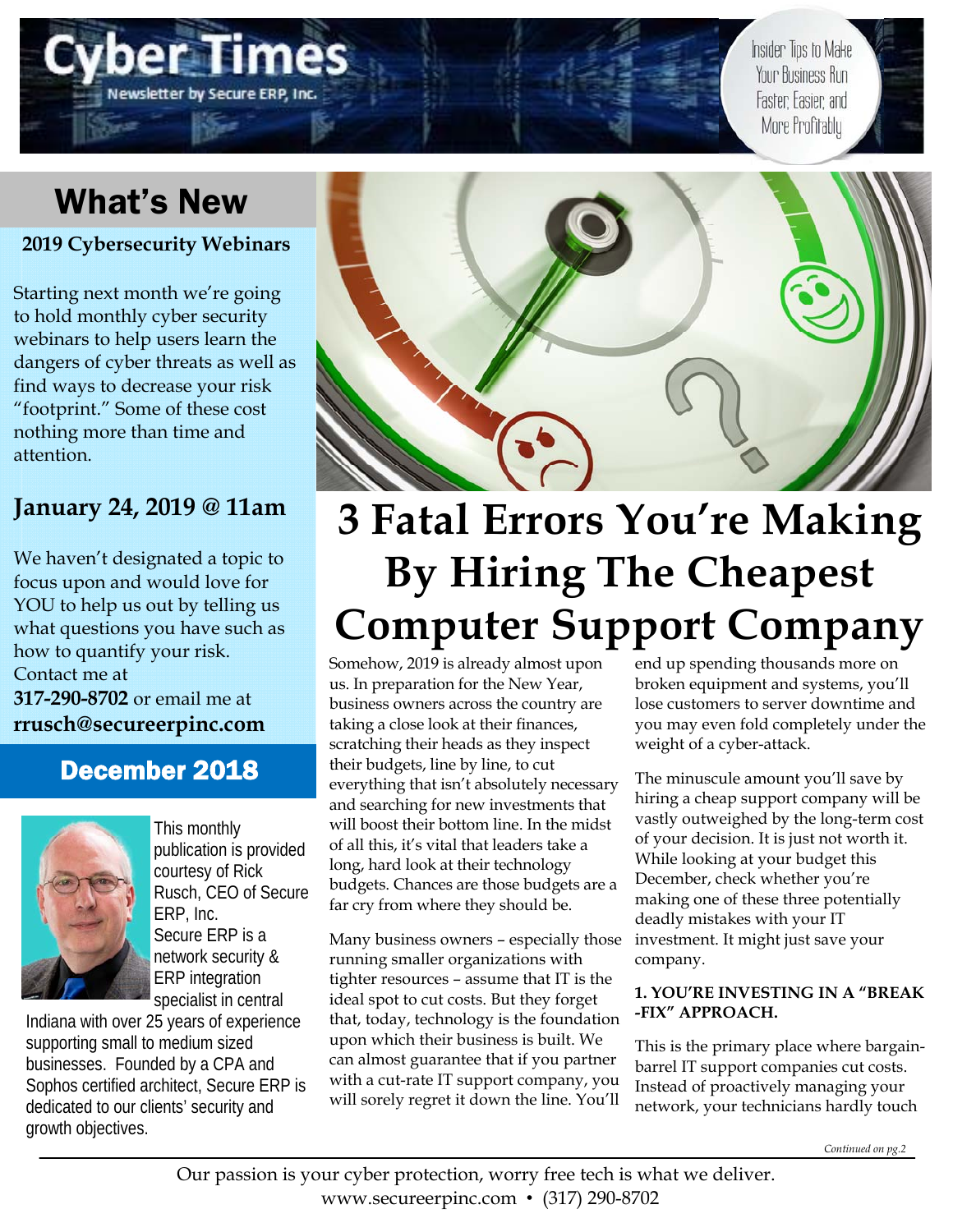#### *Continued from pg.1*

your network until something breaks and it's time to fix it. Sure, this way is cheaper in the short term, but when you consider the enormous crises that can arise when something shuts down and the fact that they could easily be avoided with the foresight of a managed services provider, the true expense quickly becomes obvious. Not only will your business suffer many more tech catastrophes than they would if you partnered with a more reputable company, but those catastrophes will take significantly longer to fix. A technician who shows up only when something's wrong simply doesn't know your network as well as somebody who works with it all the time.

#### **2. YOU'RE INVESTING IN A COMPANY THAT DOESN'T BOTHER BEING PROACTIVE.**

Technology shifts rapidly day by day. The arms race between hackers and security software designers is constantly happening behind the scenes, as is the hurtling pace at which hardware and software become supplanted by newer, better options. Without a managed services provider keeping you abreast of the latest tech trends, you're both incredibly vulnerable to cyber-attacks and at risk of falling behind your competitors. Technology shouldn't just be something you set up and hope it doesn't break; it should be something you and your team are actively leveraging to maximize your impact. A managed

**"The minuscule amount you'll save by hiring a cheap support company will be vastly outweighed by the long-term cost of your decision. "** 



services provider is genuinely invested in your success and will do everything they can to help you do exactly that.

#### **3. LET'S FACE IT: YOU'RE JUST UNDERINVESTING.**

In order to keep your company at the top of its game, you need to invest in your technology in accordance with how vital it is to your day-to-day operations. We're guessing that it's pretty much essential for your success, so why are you so quick to cut corners in tech? Allocating your resources to support your technology is more than a baseline cost to stay alive in the business world – it's an investment that can substantially increase your bottom line and amplify the reach, scope and efficacy of your operation. So, this year, as you comb through document after financial document, ask yourself: are you really doing all you can with the technology at your disposal?

## **Free Report Download: The Business Owner's Guide To IT Support Services And Fees**

#### You'll learn:



**What You Should Expect To** Pay For IT Support For Your<br>Business And How To Get<br>Exactly What You Need

- $\pm$  The three most common ways IT companies charge for their services and the pros and cons of each approach.
- A common billing model that puts ALL THE RISK on you, the customer, when buying IT services; you'll learn what it is and why you need to avoid agreeing to it.
- $H_{\text{m}}$  Exclusions, hidden fees and other "gotcha" clauses IT firms put in contracts you DON'T want to agree to.
- How to make sure you know exactly what you're getting to avoid disappointment, frustration and added costs later on that you didn't anticipate.

#### **Claim your FREE copy today at www.secureerpinc.com/ITbuyersguide**

Our passion is your cyber protection, worry free tech is what we deliver. www.secureerpinc.com • (317) 290-8702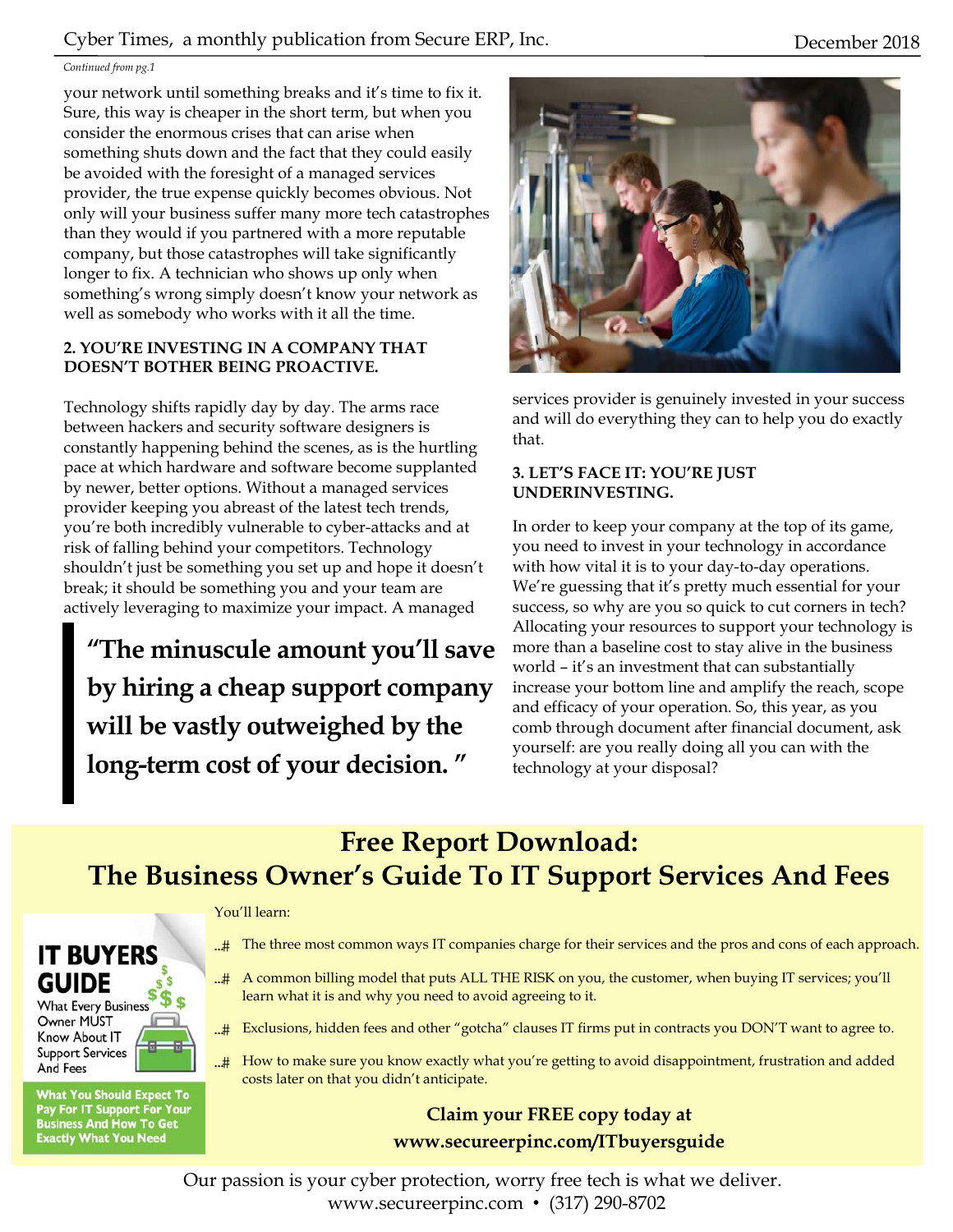## Cyber Security TIPs

Want to know what every hacker hopes you believe? "We're small…nobody wants to hack us." This is the #1 reason why people (companies) get hacked. They dismiss the importance of IT security because they're only a "small business." This is a lazy, irresponsible excuse.

One thing is for certain: NO ONE is immune to cybercrime. In fact, one in five small businesses falls victim to cybercrime and that number grows every year. Plus, half of all cyber-attacks are aimed at small businesses BECAUSE they make themselves low-hanging fruit with sloppy or non-existent security protocols.

I tackle this head on in my blog post: **"Small Business Cyber Security,** The Ostrich Effect"

Here's another shocker:

### 85% of MSPs (IT firms) Don't Offer Their Customers a Cyber Security Service **Offering**

Want proof you're targeted? Ask your IT professional to show you the failed login attempts to your firewall. All business class firewalls provide this. So if you've never been offered a cyber security service, your IT firm is NOT doing you a favor or saving you money in the long run.

# **90 Ways To Be Better**

Would you believe that there is an organization in America today that lists 90 traits, characteristics and soft skills they want their employees to have? Well, there is. My first thought when I saw the list was, "These folks are nuts!" But, after actually reviewing the list, I changed my tune. All of them are doable and warrant our attention. Success is always all about constantly becoming a better version of ourselves. The question is: What do we have to go by? How do we grade ourselves?

If I gave you a list of things that would help make you more successful, would you do them all? Well, here is an excellent list to start with. Now all you have to do is be really honest with yourself and decide if you live by each of the listed traits.

After reviewing the list several times, you may decide you want to add to it. There's nothing wrong with that! Personally, I would add "Be nice" to the list. In fact, I would start with that



one. But maybe they think "compassionate," "respectful" and "empathic" cover that. I like it stated in simpler terms: be nice!

Good luck with grading yourself. The list sure does make you think. I am working on several of them right now!

Ability to compromise for the greater good • **Accepts criticism constructively** Accountable • **Adaptable** • Analytical • **Applies current best practices** • Approachable **Assertive** • Attentive to detail • **Belief in the dignity of others** • Calming • **Candid** Community-oriented • **Compassionate** • Confident • **Consistent** • Constant learner **Courageous** • Customer-focused • **Decisive** • Dependable • **Detail oriented** Disciplined • **Discreet** • Effective communication skills • **Embraces change** Emotionally healthy • **Emotionally intelligent** • Emotionally resilient • **Empathetic** Energetic and enthusiastic • **Ethical** • Flexible • **Focused** • Frustration-tolerant **Honest** • Humble • **Informed** • Shows initiative • **Innovative** • Inquisitive • **Displays integrity** • Intelligent • **Excellent interpersonal skills** • Judicious • **Knowledgeable** Leadership • **Learns from mistakes** • Level-headed • **Logical** • Loyal • **Good memory** Moral fortitude • **Motivational** • Good at multitasking • **Non-impulsive** • Open-minded **Organized** • Patient • **Perceptive** • Perseverant • **Has perspective** • Is physically fit **Is prepared** • Preserves confidentiality • **Proactive** • Problem solver • **Professional** • Protective • **Reasoning ability** • Resilient • **Resourceful** • Respect for diversity • **Respect for the individual** • Respectful • **Responsible** • Self-motivated • **Self-restraint** • Good sense of humor • **Sense of service to others** • Skeptical • **Exhibits sound judgment** • Strong work ethic • **Tact** • Teamwork • **Tolerance** • Trustworthiness Verbal communication skills • Written communication skills



*Robert Stevenson is one of the most widely recognized professional speakers in the world. Author of the books* How To Soar Like An Eagle In A World Full Of Turkeys *and* 52 Essential Habits For Success, *he's shared the podium with esteemed figures from across the country, including former President George H. W. Bush, former Secretary of State Colin Powell, Anthony Robbins, Tom Peters and Steven Covey. Today, he travels the world, sharing powerful ideas for achieving excellence, both personally and professionally.* 

Our passion is your cyber protection, worry free tech is what we deliver. www.secureerpinc.com • (317) 290-8702